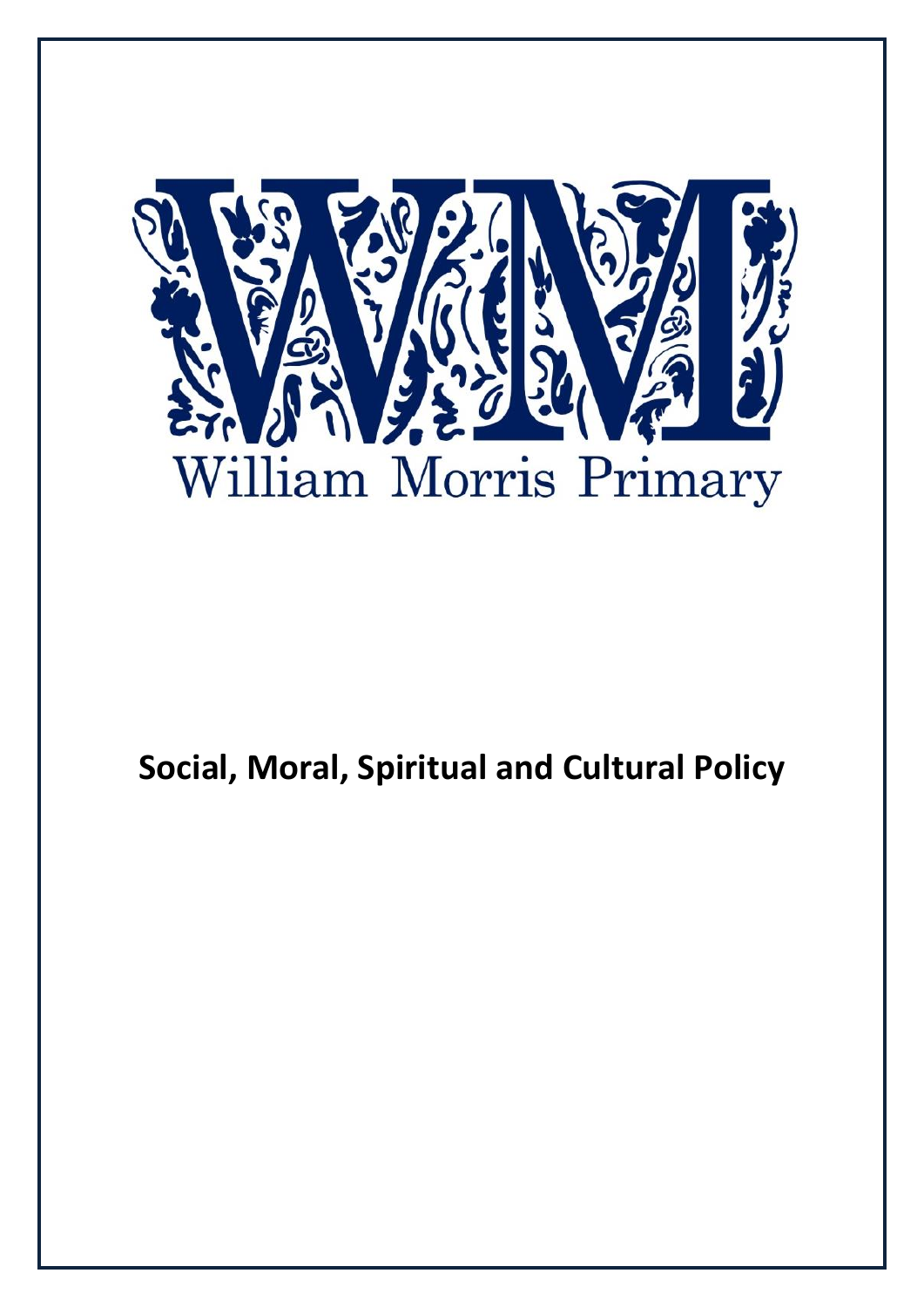#### **SMSC Policy**

At William Morris Primary School our vision is for all students in our school to be confident, successful and responsible citizens of the wider world. We want every student to be well prepared for the next phase of school and life.

A key aspect of this is the promotion of students' spiritual, moral, social and cultural development which provides a vital foundation for life. Spiritual, moral, social and cultural development is an integral part of both the taught curriculum and enrichment opportunities at William Morris. It is woven into our core William Morris Primary values, with an emphasis on ensuring that all students flourish and become confident individuals, who value themselves and others. Our planned, coherent approach to the delivery of SMSC includes:

SMSC forming an integral part of the assembly programme. We also include SMSC across our whole curriculum and have an emphasis on the vital importance of enrichment activities. Our teaching encourages participation, creativity, reflection and independence. We use quality assessment and feedback that places value on students' effort and opportunities to develop teamwork, leadership skills and self-reliance. Opportunities for students to participate in a range of artistic, cultural, sporting, dramatic, musical, mathematical, scientific and technological events that promote aspects of SMSC development. We encourage reflection and feedback across the curriculum and in particular develop social and emotional skills through our Forest School sessions. We want to prepare our students to live and work in a diverse society, to understand and respect the cultures, faith and backgrounds of others.

**Spiritual development** is shown by their: Beliefs, religious or otherwise, which inform their perspective on life and their interest in and respect for different people's feelings and values. A sense of enjoyment and fascination in learning about themselves, others and the world around them, including the intangible. Use of imagination and creativity in their learning. Willingness to reflect on their experiences.

**Moral development** is shown by their: Ability to recognise the difference between right and wrong and their readiness to apply this understanding in their own lives. Understanding the consequences of their actions. Interest in investigating, and offering reasoned views about, moral and ethical issues.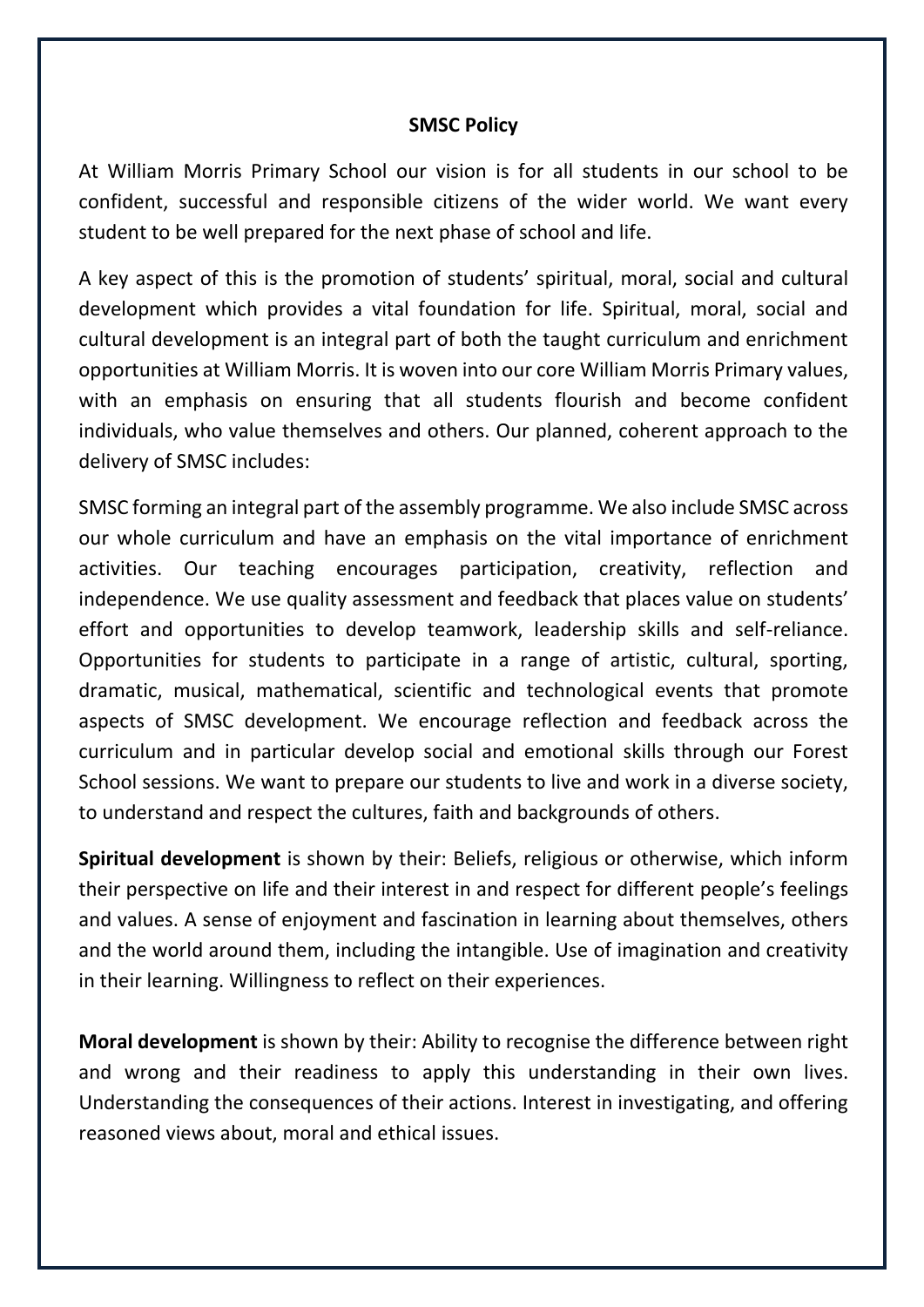**Social development** is shown by their: Use of a range of social skills in different contexts, including working and socialising with pupils from different religious, ethnic and socioeconomic backgrounds. A Willingness to participate in a variety of social settings, cooperating well with others and being able to resolve conflicts effectively. Having an interest in, and understanding of, the way communities and societies function at a variety of levels.

**Cultural development** is shown by their: Understanding and appreciation of the wide range of cultural influences that have shaped their own heritage. Willingness to participate in, and respond to, for example, artistic, musical, sporting, mathematical, technological, scientific and cultural opportunities Interest in exploring, understanding of, and respect for cultural diversity and the extent to which they understand, accept, respect and celebrate diversity, as shown by their attitudes towards different religious, ethnic and socio-economic groups in the local, national and global communities. We encourage active participation in planned educational visits, to enrich the children's educational experiences, within and outside the local community.

Other ways we promote SMSC throughout the school:

**Curriculum** We deliver a challenging, knowledge based, creative, interesting and inspiring curriculum, with all subjects contributing to SMSC development.

**Religious Education** At William Morris Primary, religious education is provides pupils with coverage from major world religions. There are numerous opportunities for personal reflection and discussion of moral, spiritual and ethical issues.

# **Circle time**

Circle time is planned regularly and provides a forum for children to share opinions and listen to others in a safe environment.

#### **Positive Behaviour for Learning**

In order to gain as much from the excellent curriculum we provide, we encourage good behaviour for learning and positive attitudes to school life. At William Morris Primary we prepare students for a successful life in the wider society by supporting them in developing respect and consideration for others. We form strong relationships with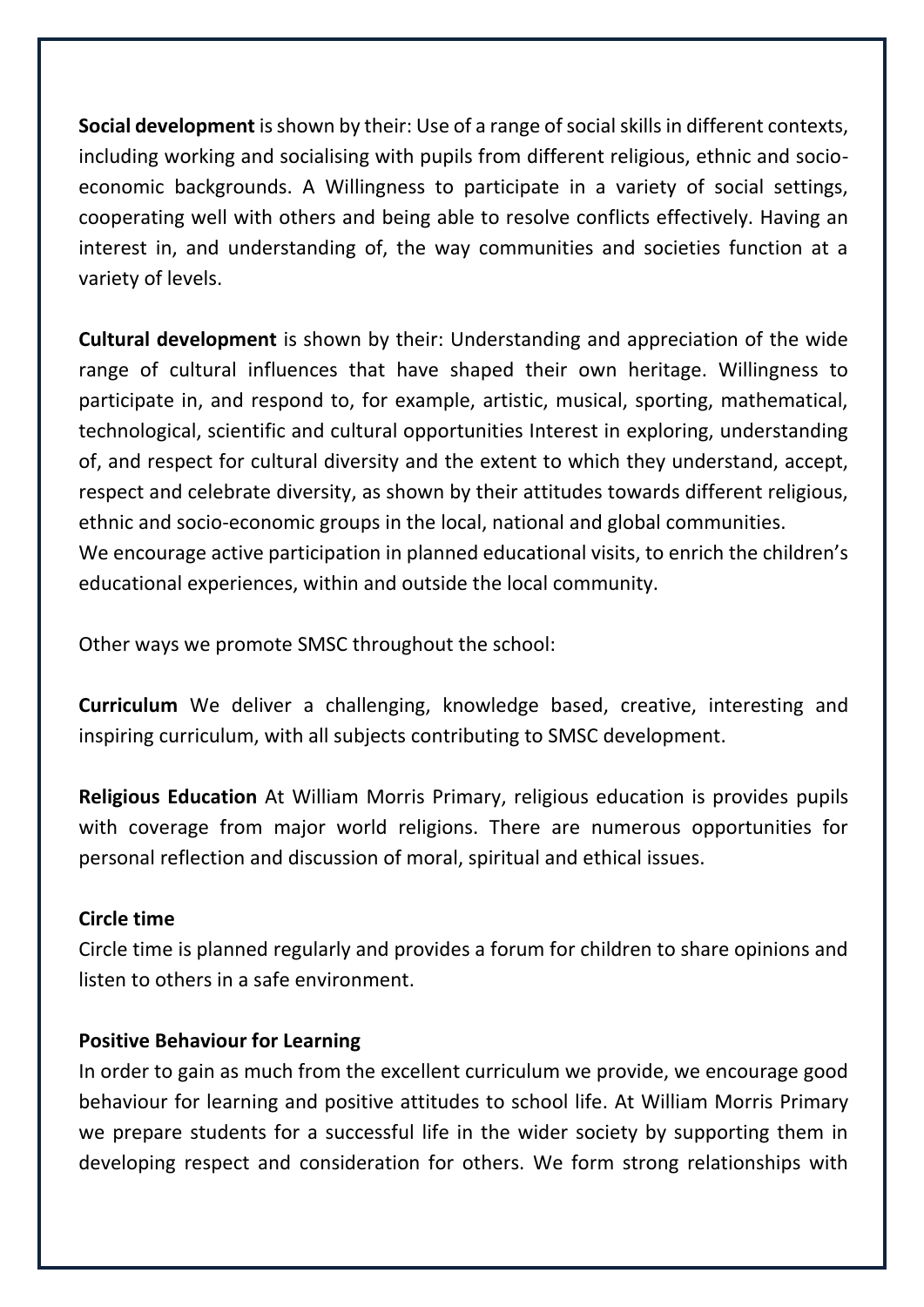parents/carers. Every family is invited to an induction, at which the home school agreement is shared which outlines expectations of staff, parents/carers and students.

#### **Growth Mindset**

We believe in students' potential to grow their intelligence and we speak the language of growth mindset. Staff emphasise in their language and behaviour that making mistakes is a natural and important part of the learning process.

## **Assessment and Feedback**

By making learning objectives explicit, formative assessment promotes students as agents in their own learning and increases students' motivation, autonomy and learning. Helping children to improve their learning and deal with mistakes is important.

#### **Reading**

At William Morris Primary, we aim to create a culture of reading, to develop students' confidence in reading, and to ensure that they acquire a love of reading that will last a lifetime. All students are challenged to be adventurous in their choice of reading materials and to experiment by reading a range of genre. Pupils take a reading book home every evening to read to their parents/carers.

#### **Leadership**

We provide a wide range of opportunities for students to actively develop their leadership skills. This includes students taking on the role and responsibilities within the classrooms and the school. William Morris Primary has a set of core values which are promoted through topic work, assemblies and explicitly taught lessons in PSHE.

#### **Enrichmen**t

The provision of a stimulating, rich and varied extra-curricular programme of activities that builds on and extends the taught curriculum, broadens students' educational opportunities and expands their horizons is central to SMSC development. Involvement in enrichment activities can improve students' attitude to school, increase students' engagement with learning and improve educational outcomes. A wide range of enrichment activities will be offered as the school grows. School visits will also be offered. They include cultural visits heritage sites, theatre performances, and subject